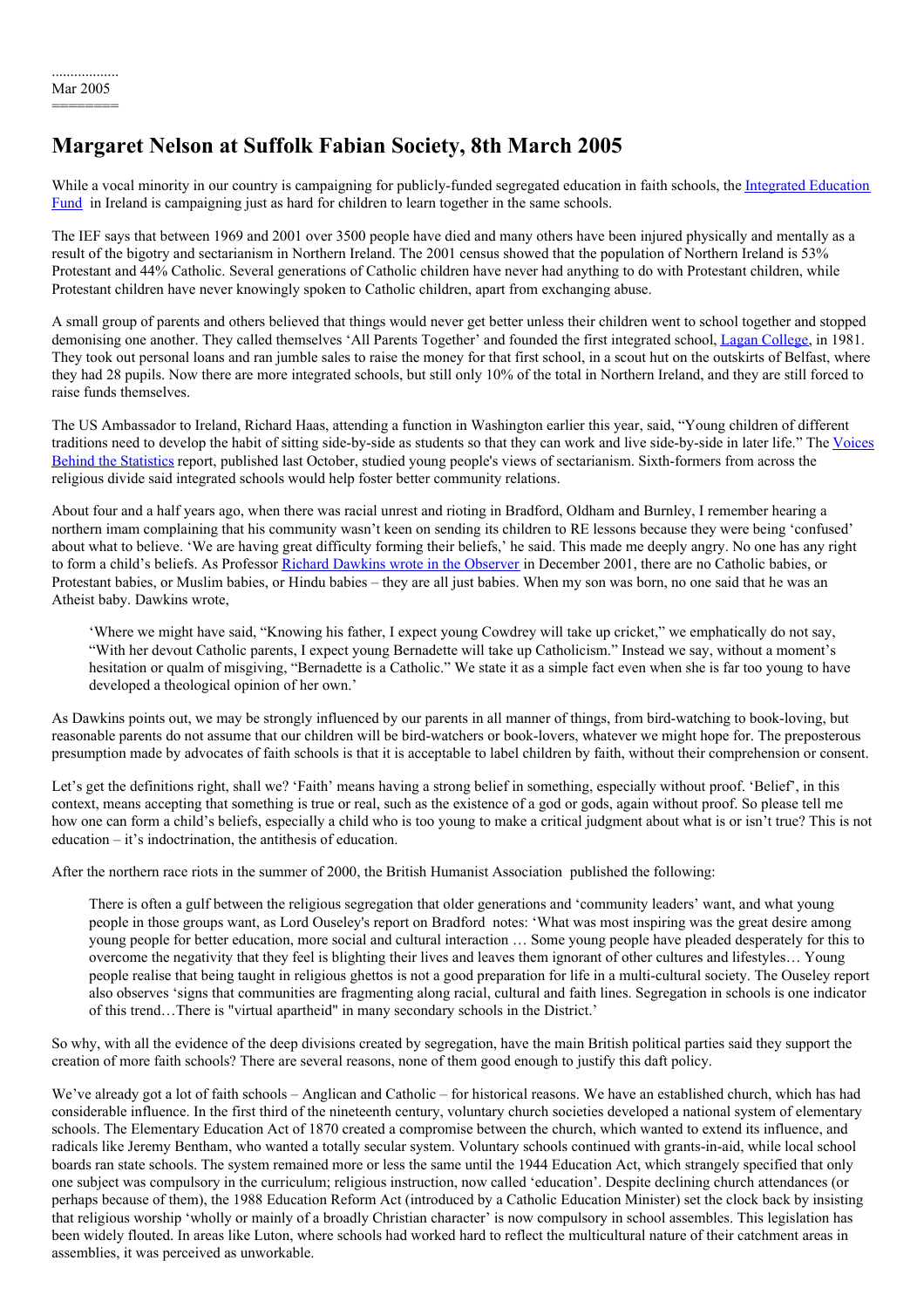Now the minority faiths are demanding parity with the so-called 'Christian' majority, and with an election looming the party leaders are anxious to get as many votes as possible. Labour used to be able to rely on most Muslims to vote for them, until George and Tony invaded Iraq. Not to be outdone, the Tories and Lib Dems are anxious to tell faith organisations that they offer no threat to their plans for schools.

I said 'so-called' majority because I doubt that many of those who described themselves as Christian in the last census actually know or care what that means. Few nominal Christians go to church and most find it difficult to explain what they mean by being Christian. Various surveys have demonstrated, for example, that few nominal Christians believe in the virgin birth or the resurrection. Just about the only things that many nominal Christians have in common is a belief in an afterlife (which isn't exclusively Christian) and the false notion that being religious is synonymous with being good, which is deeply insulting to decent atheists and agnostics. Interestingly, the last census showed that 390,000 people in England and Wales regard themselves as Jedis, or Jedi Knights – may the force be with them.

We're getting some very mixed messages, it seems to me, about education and faith. The new National Framework for Religious Education in the curriculum aims to be 'broad and balanced'. As a co-opted member of Suffolk's Standing Advisory Council on Religious Education, I can assure you that, despite some resistance, we encourage Suffolk teachers to provide religious education, not indoctrination – though I still come across worrying examples of bad practice and the subject is poorly resourced. How then is the proliferation of faith schools compatible with a 'broad and balanced' approach? Faith schools inevitably have a partial approach to religious education.

The problem with religious education is that, in many cases, there's an underlying assumption that it's a good thing to be religious, despite the fact that religions contradict one another and can be very intolerant of one another. It's definitely not a good thing to be a Muslim, for example, wherever fundamentalists regard leaving the faith as a capital offence. I know that things have changed since I was at school. We didn't learn about other cultures and religions; we learned how to be good little Christians – they failed with me. Many RE teachers still see that as their role. If taught properly, RE can be enlightening. If not, it can put children off religion for good. You might expect me to say that this is a good thing, but I feel this is just a wasted opportunity to explore the fascinating background to religion and religious belief – the whys and hows. I visit schools to talk to children about Humanism as part of their RE courses, and fifteen and sixteen-year-olds have spoken about feeling 'got at' by religious people. They're often deeply suspicious of not so subtle attempts to persuade them that religion is 'a good thing'.

If it were up to me, I'd scrap religious education altogether as a separate subject and include the study of religion in other subjects, such as history, social studies, and art. As long as it is a separate subject, it will be regarded as having a special status, and won't be taught with the same intellectual rigor as other subjects. There's little time given to the study of how religions developed in a social and historical context, for example. The subject attracts teachers with their own agenda, especially in primary schools. A friend who teaches Key Stage 1 volunteered to co-ordinate RE teaching in her school when there was no one else to do it. Her offer was greeted with hoots of derision because the other staff knew she's an atheist, and they didn't think an atheist could or should teach RE. The job was given to an evangelical Christian.

Instead of teaching RE as a separate subject, it would be better if philosophical enquiry was included in the curriculum, teaching children to think, and covering logic and ethics as they develop. This would, however, be resisted by fundamentalist religious organisations who aspire to have their own schools. Thinking and belief aren't compatible.

Many defend faith schools by insisting that they have a positive ethos and get good results. Any school, religious or secular, can develop a positive ethos. It's an insult to non-religious teachers – and there are many – to suggest otherwise. As for the results; religious secondary schools are, on the whole, selective. Some parents will become devout Christians overnight or move house to secure a place for their darlings. Children of pushy and ambitious parents will tend to do better than others, so they push up a school's ratings. An Ofsted spokesperson wrote in the Times Educational Supplement in 2001 that 'Selection, even on religious grounds, is likely to attract well-behaved children from stable backgrounds.' Such schools have fewer pupils receiving free school meals and fewer statemented or non-statemented children with special educational needs. There are, however, religious schools that don't do well; schools like the Catholic one where headmaster Philip Lawrence was murdered are sometimes put on special measures.

In an article written in July last year the BHA asserts that 'Choice' in education creates more problems than it solves. There could be more state-funded academies being run by people with very eccentric views, such as the creationist millionaire Sir Peter Vardy, and more state-funded schools being run by faith groups, thus separating and segregating children according to the religious views of their parents, which is inconsistent with Government commitments to improving social cohesion. They also said that more schools will choose their intake and exclude many children on grounds of belief or aptitude, despite Tony Blair's statement at the Fabian Society seminar on 7th July that 'We want parents to choose schools, not schools to choose parents.' Then we have the ridiculous waste of money and environmentally unfriendly spectacle of more children travelling to distant schools in cars or requiring subsidised school transport to get to the schools of their choice. Suffolk County Council decided last year to stop providing subsidised transport in such cases, because the cost was draining our education budget. The House of Commons Education and Skills Committee report on the Draft School Transport Bill (published on 7th July) pointed out that the stated objective of encouraging more children to walk or cycle to their local school 'does not sit easily with Government policies to increase diversity in schools and to allow for the expression of parental preference: an approach that encourages greater mobility.' Then, to have choice, you must accept that some schools will have empty places – how does that make sense? – while more popular schools won't be able to expand because of planning constraints. We simply can't afford to encourage this sort of crazy marketplace mentality, economically or educationally.

I predict that it'll be a while before it sinks in with our political leaders, currently trying to outdo one another as 'faith-friendly' to religious leaders with ambitions to open schools at public expense, that faith schools are divisive, expensive, an infringement of the human rights of children, and a generally bad idea. By the way – who decides what a 'faith' is? If they can take the millionaire Peter Vardy seriously, with his creationist schools, why not equally crackpot 'faiths' – when will we have the first Flat Earth school, or the first Satanist school? And there are plenty of zealots like that Bradford imam who'd love to have control over their own schools to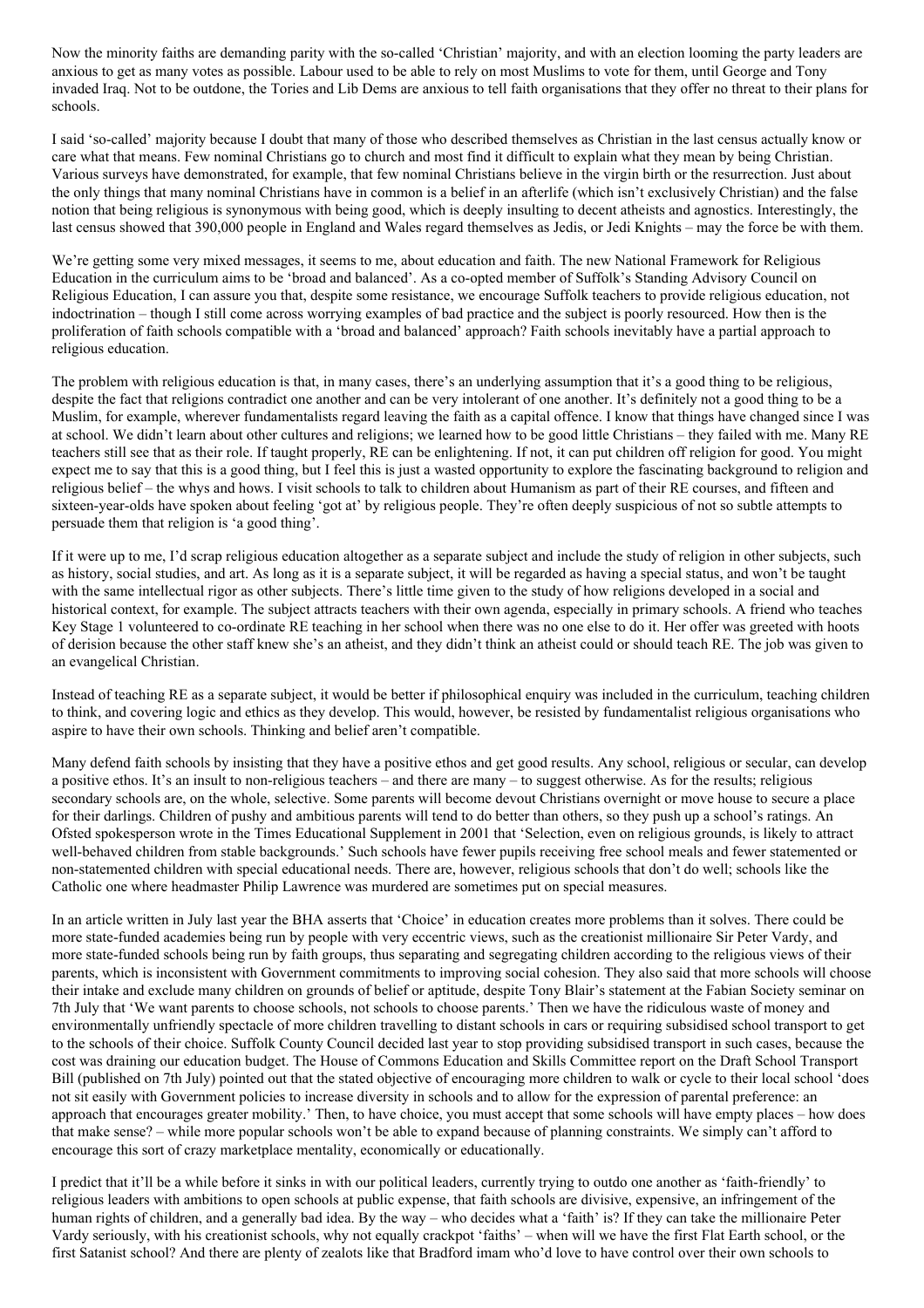prevent children from learning anything that conflicts with their beliefs, like sex education or gender equality.

In 2001 the Humanist Philosophers' Group published an excellent booklet – Religious Schools: the case against. They concluded:

- 1. In a free and open society, beliefs about fundamental religious and value commitments should be adopted autonomously and voluntarily;
- 2. Neither parents nor faith communities have a right to call upon the state to help them inculcate their particular religious beliefs in their children, nor further their own projects, customs or values through their children;
- 3. In a pluralist, multi-cultural society, the state must promote the tolerance and recognition of different values, religious beliefs and non-religious beliefs.

So no faith schools thank you. Let's just have secular education for all.

July 2012: The BHA publication, 'Religious Schools - the case against', appears to be out of print.

#### .................. Jan 2005

```
========
```
I tend to take the name of this slot literally, so I offer some thoughts for today. Today is the 8th January 2005, at the beginning of the 6th year of the 21st century, and we (by 'we', I mean the human race) have enormous potential, vast resources, and great knowledge. So why do we make things so difficult for ourselves? I often try to imagine what a highly intelligent alien from another part of the universe would think, if she or he were to come and see how we carry on. An alien with superior intelligence and an ethical approach to life might ask how we can be both so stupid and so clever.

My alien might be impressed by the compassion shown by so many, and the ingenuity, and the creativity, but might well ask why these things aren't shared around. Why are a million and a half children a year dying from malnourishment and preventable diseases, when we could stop that happening? Why is it that their plight is largely ignored because they're dying in ones and twos, while an event like an earthquake or plane crash that kills a lot of people at once attracts so much more attention? Why do we seem to care more about some deaths than others?

Why talk about disasters like tsunamis being a 'punishment', when we know that they're caused by natural events? Nature's indifferent to human or any other sort of suffering. Earthquakes happen because the earth's crust is moving around on top of a molten mantle, and the continents are colliding or separating. We can't stop that happening, but we can predict when major events might happen, and take steps to limit the destruction and loss of life.

The American Humanist Gene Roddenberry wrote the TV series Star Trek, in which he imagined what life might be like in the future. He imagined living without money, because if you lived in a fair and equitable society no one would need it. An alien coming here now might ask why so much is spent on armed conflict while others starve? And why is so much destructive energy devoted to maintaining differences, rather than developing what we have in common?

I think an alien might assume that, in terms of development, the human race is only at an ignorant adolescent stage, and has yet to mature. I think an alien might say it's about time we grew up.

.................. Feb 2005 ========

# **A Humanist point of view - Suffolk Inter-Faith Resource Forum of Faiths**

The dictionary definition of democracy is: 'a system of government or organisation in which the citizens or members choose leaders or make other important decisions by voting; a country in which the citizens choose their government by voting.' It's not as simple as that; there are many forms of 'democracy', and many self-styled 'democrats' who are anything but.

The British and American governments claim they've taken democracy to the Iraqi people. There's been a lot of rhetoric about 'freedom and democracy' from George Bush, but freedom from what, or to do what? This new 'democracy' is fragile. Interim Prime Minister Allawi is forming a coalition to challenge the Shia candidate, Ibrahim Jaafari, for the role of Prime Minister in the new government. Allawi wants Iraq to remain a secular state, not an Islamic one. If the Shia leadership has its way, Iraq could become a religious state like neighbouring Iran, which is not a democracy. The democratic process could be exploited by those who seek religious dictatorship.

Democracy is under threat here too. Compare the queues at the polling stations in the first free election in South Africa in 1994 and the dismal turnout in most local elections here. Women were given equal voting rights in 1928, yet how many vote now? Democracy's under threat from apathy, indifference and ignorance, and from a failure on the part of some party politicians to listen. To enjoy living in a democracy, one must participate. Too many people regard politics as boring and irrelevant, so don't or won't.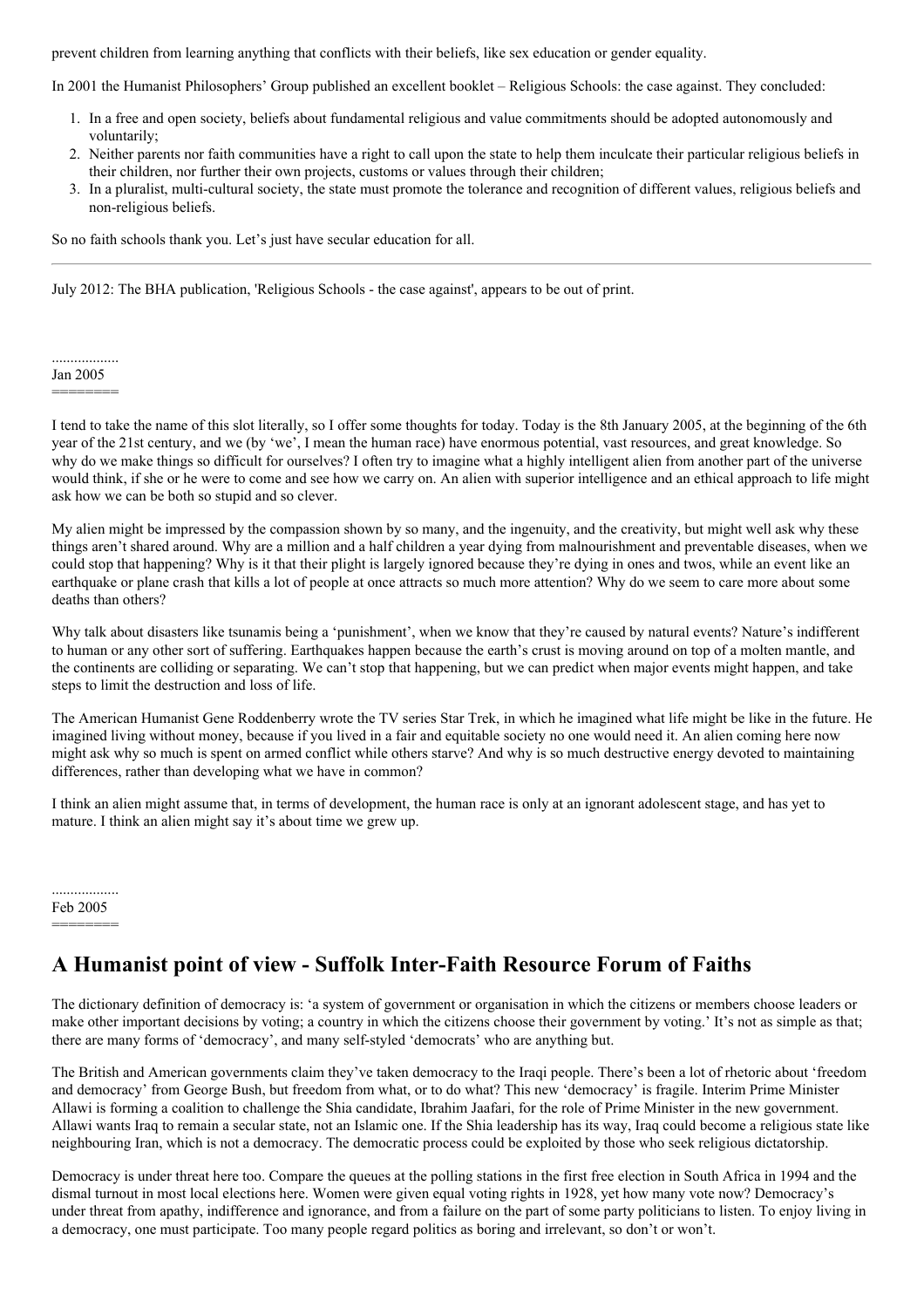In a true democracy, no special interest group or organisation is allowed special privileges, and there's a danger of that now, as a General Election looms. The Government is so anxious to regain the Muslim votes that they lost during the Iraq war that they're making too many promises to religious organisations about things like faith schools, which we oppose. The badly conceived law on incitement to religious hatred is another example of anti-democratic political manoeuvring. Some Humanists, including members of the British Humanist Association, think it can be made to work, with revisions; others, including members of the National Secular Society, are opposed to it.

Humanists are naturally democrats. The founders of the 19th century ethical societies that developed Humanist ideas and principles tended to be politically radical people who were also involved with campaigns for human rights, women's suffrage, and social change without religion. Today's Humanists are involved with a variety of campaigning organisations, including Amnesty, The Voluntary Euthanasia Society, and many aid organisations. Because we work as individuals our contributions go unrecognised, while specifically Christian organisations appear to be doing more.

The dictionary definition of a citizen is a native or naturalised member of a state or nation, or an inhabitant of a city or town. The second definition, logically and literally, applies to anyone and everyone who has their primary dwelling in a specified place, irrespective of their origins. But I think we're here to consider the first definition.

For Humanists, nationalism, like religion, can be a source of conflict. We regard ourselves as members of one race; the human race. As the world becomes more overcrowded and problems are exacerbated by conflict, natural disasters (such as the earthquakes in the Indian Ocean and Turkey), and the effects of global warming, there is greater pressure on space and resources, especially clean water. Many people of the developed world jealously guard their privileges, while avoiding the sort of work that keeps the show on the road – cleaning, caring, food processing, etc. There is deep suspicion of strangers. Ignorance and prejudice are twin obstacles to a rational approach to the challenges we face.

There are Humanists abroad who promote civic citizenship ceremonies for young people. Norwegian youngsters will have completed a course in civic rights and responsibilities before they do this. Under the 2002 Nationality, Immigration and Asylum Act, all applicants aged 18 years or over who are accepted for naturalisation or registration as a British Citizen must swear a citizenship oath to the Queen at a citizenship ceremony. There is also talk of introducing such ceremonies for naturalised British young people at 18. Republicans like me would a problem with this, so where does that leave us?

'Citizenship' is part of the National Curriculum, but the definition used in this context is broader than the dictionary definitions I've referred to; it seems to mean living responsibly and making a useful contribution to society. One website I've come across refers to 'Citizenship – the global dimension', which must mean being a citizen of this planet, rather than the planet Zog in a galaxy on the other side of the universe. The Key Stage 1 guidelines on citizenship say that children should be taught to recognise what they like and dislike (which I think they already know), what is fair and unfair, and what is right and wrong; to share their opinions on things that matter to them and explain their views; to recognise, name and deal with their feelings in a positive way; to think about themselves, learn from their experiences and recognise what they are good at; and how to set simple goals. It strikes me that this is about forming ethical values, learning self-discipline, and building self-esteem. I don't understand why it's called 'citizenship'. Some schools have already been covering these things through a philosophical enquiry programme. All French schoolchildren study philosophy. Ours should too.

The citizenship rigmarole that immigrants to this country have to go through is about loyalty and a willingness to adapt to British customs and practices. In an open democratic society, social harmony matters. It's much more difficult to achieve that when any section of society is segregated, or when many stubbornly resist change without good reason, and as long as 'them and us' attitudes prevail, we'll have problems.

## .................. Jan 2005 ========

In a way, our wild birds fulfil the same function as those canaries, because their behaviour can warn us of changes in the environment. Rachel Carson wrote her book 'The Silent Spring', published in 1962, to warn about the damage caused by the indiscriminate use of agricultural pesticides. If all the birds were poisoned, what would that mean for us? Not just a silent spring, but serious damage to human health. Although there are much tighter controls on pesticides now, we still rely on birds to warn us of danger, though now it's more to do with global warming and loss of habitat.

I buy bird food by the sack, which partly explains why my garden is full of birds, including lots of sparrows. Many people think that sparrows are common, but their numbers are declining. Wherever birds have trouble finding food, they fail to breed. Last year hardly any sea bird chicks were hatched around the Shetland and Orkney Islands because there were no sand eels for them to feed on. It's thought that the small fish are being affected by climate change and shifting currents, which are also affecting the melting ice caps.

Next weekend many people will participate in the [RSPB](http://www.rspb.org.uk/)'s Big Garden Birdwatch, which involves choosing one hour over the weekend to watch the birds in your garden or local park, and note the most you see at any one time of the several species listed in the survey. Details are in the Radio Times, or you can get a survey form from the RSPB. The results will be published in March, and will tell us

From 1911 to 1986 coalminers relied on canaries to warn them of dangerous gases. The birds were taken down the pits in cages and if they showed signs of distress, the men knew they must get out quickly. Canaries react to very small quantities of deadly carbon monoxide. They were made redundant when cheaper and more reliable electronic gas detectors were introduced. The miners missed the canaries, which were treated as pets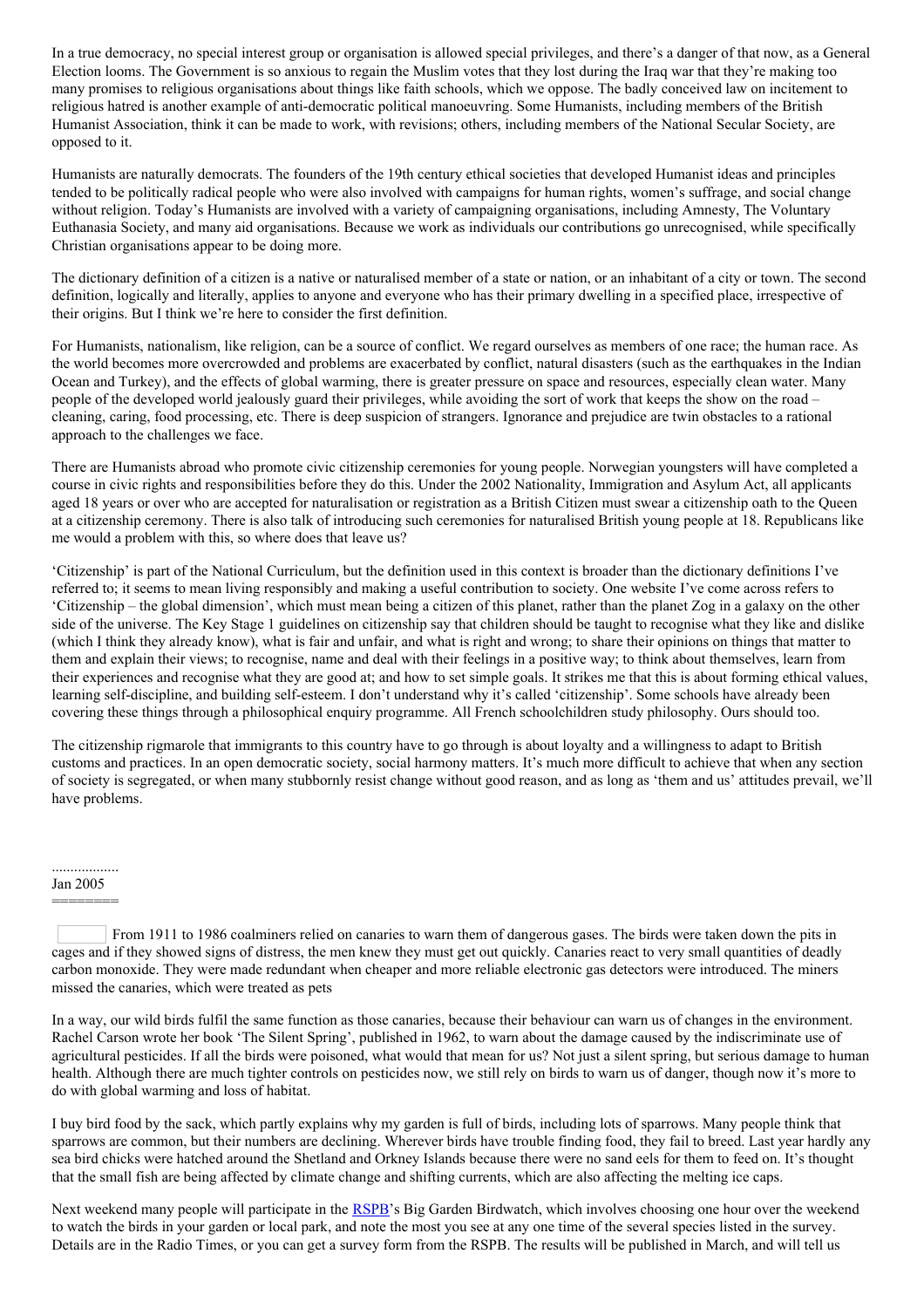whether the number of birds has increased or decreased.

One evening last week I was leaving a house in Ipswich at dusk, when a blackbird was singing nearby. I didn't start the car straight away, but sat with the window wound down until I got cold, listening to the beautiful song. We'd all be the poorer without birds, and not just because we pick up important signals about the state of the environment from them.

.................. Feb 2005

========

Whatever you think about Iraq, and the reasons it's in a mess, you surely can't help but admire the courage of the Iraqis who risked their lives to vote for an interim government. At one polling station, a suicide bomber killed himself and a policeman, and badly injured a number of voters. Despite this, they cleaned up the body parts and carried on queuing. Can you imagine anyone doing the same in this country?

Hearing the news, I remembered the election in South Africa in 1994, when people queued for hours. Everyone was desperate to make their vote count.

Turnout in our elections over the last few years has sometimes been very poor. It's apathy or a shower of rain that puts people off, not bomb threats. Why is it that so many can't be bothered? Some might say that they feel it'll make no difference if they vote; that the politicians are only interested in what they think at election-time. Others may feel that the ya-boo-sucks style of politics we see at Prime Minister's Question Time in the House of Commons is off-putting. They'll ask, why should we vote for people who can't even behave like grown-ups? I think most women feel this way. We can't be doing with all those silly goings-on.

I have some sympathy with those who don't exercise their right to vote, but we ought to be asking why, and one of the answers might involve taking a long hard look at how government works. There have been some changes, it's true, like more sensible working hours for MPs, but there are many more ways we could change the system for the better, and encourage, even inspire people to vote.

One might be to tell the main political parties that some issues are too important to be left to party politics, like the environment. There's no shortage of evidence from environmental experts that our small planet is in serious need of attention. So why waste time with political point-scoring, when they could just be getting on with it? Why not start the General Election campaign by saying that some issues are so important that we're going to agree that we'll all work together to sort them out, whoever wins. Then we could just vote for whoever makes the most sense about everything else – or is that too much to ask?

.................. May 2005 ========

..................

I've always been keen on trees. I've planted them whenever I've had the space. Thirty years ago, I lived near Oxford, where I planted a balsam poplar. It smelt gorgeous after it rained. I'd love to know if it's still there – someone might have cut it down.

A year ago, the [Green](http://www.greenlighttrust.org/) Light Trust had a stall at our village fete. The trust supports and encourages those who want to establish community woodlands – woods planted by and for local people. I registered an interest in establishing one in Elmsett.

In March this year we signed a People Planting Agreement with the Green Light Trust and set up Elmsett [Greenlife](http://wishwellthelife.blogspot.com/) Grove Scheme, a name chosen after consulting the village schoolchildren, who liked the acronym EGGS. In a way, it's especially apt. An egg is used as a symbol of new life at Easter, the spring equinox festival, and we're aiming to create new life – trees, and the creatures that live in them.

On Monday, we'll have an EGGS stall at the village fete, to raise awareness of the scheme. We've had encouraging messages from local landowners. Next month we'll launch the scheme at the school, where the children have started a tree nursery. They're all going to visit the trust's woodland at Lawshall. When you plant trees, you need an imagination, and seeing what other people have done should inspire them and make them aware that trees need time to grow and mature. Far-sighted people plant trees.

One of my favourite poems is by an American poet, Wendell Berry. He wrote about planting trees,

"Let me desire and wish well the life these trees may live when I no longer rise in the mornings to be pleased by the green of them shining, and their shadow on the ground, and the sound of the wind in them."

But it's not just the beauty of trees, the sight and sound of them, that matters. They're the lungs of the world. They stop soil erosion. They provide a habitat for birds, beasts and insects, and they mean jobs, timber, and the materials for all sort of woodcraft too.

We'll be collecting tree seeds and seedlings and buying plants from a tree nursery for our woodland. One day, maybe, the grandchildren of some of the children who go to the village school may walk in our woodland. I'll be long gone by then. I'll be buried under a tree.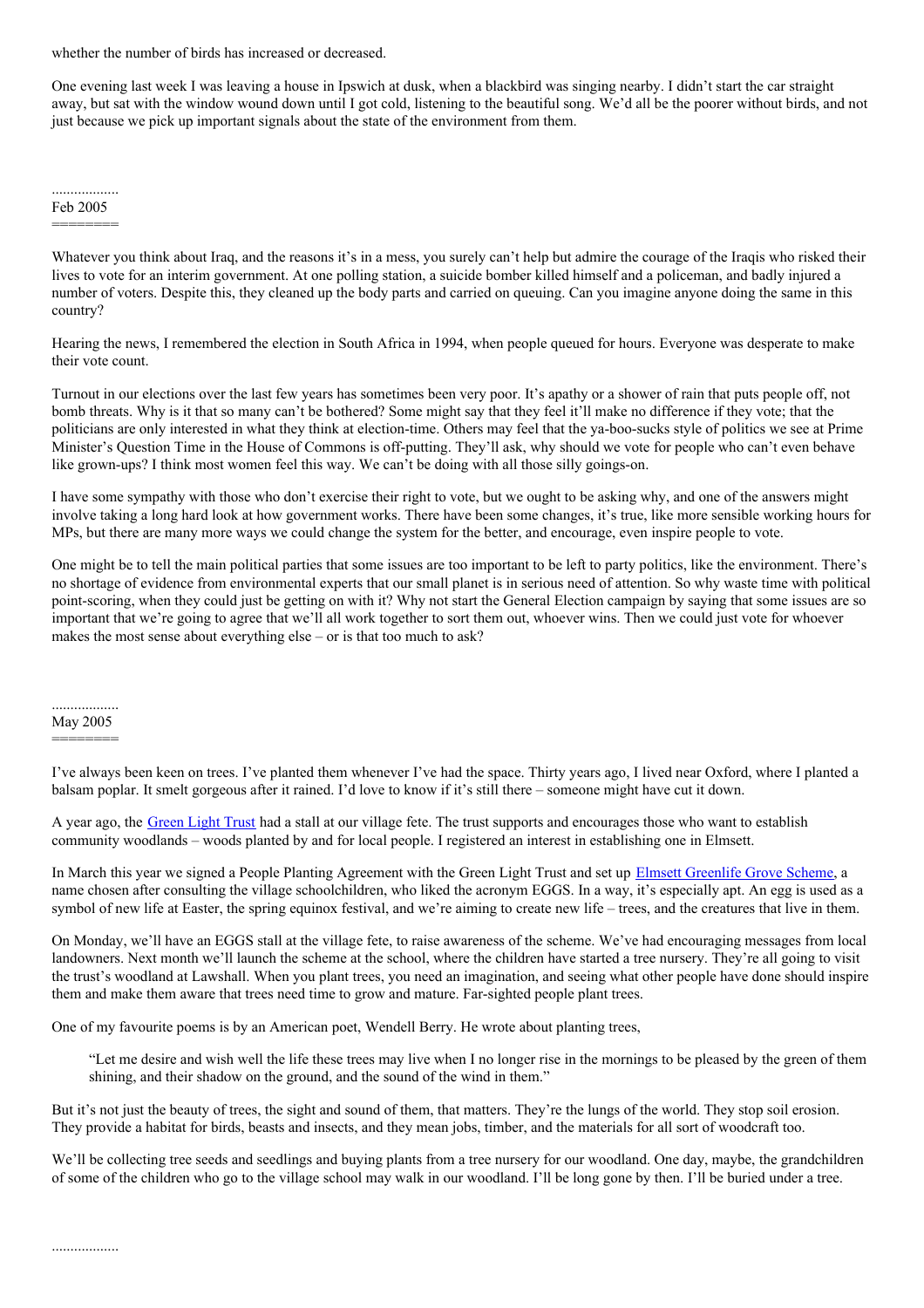Apparently Baroness Mary [Warnock](http://en.wikipedia.org/wiki/Mary_Warnock) has been attacked by Daily Mail [columnist](http://www.melaniephillips.com/articles/archives/001254.html) Melanie Phillips for changing her mind. Baroness Warnock, now 81, has had a distinguished career as a head teacher, academic, moral philosopher, and public servant. Melanie Phillips is most well-known for expressing her opinions in various newspapers.

What's most upset Ms Phillips is that Baroness Warnock has modified her views about the integration of children with special educational needs in mainstream schools. Mary Warnock strongly influenced this education policy in the early 1980s, but has now written that the policy needs to be reviewed. This is fair enough – the idea of educating children all together, to overcome prejudice and isolation, seemed good at the time. The problem was that, if it was to work, it needed smaller class sizes, and, in an ideal world, children who knew how to behave themselves. As most people know, bullying is a serious problem in some schools, and special needs children are often the victims.

So it seems perfectly reasonable for Mary Warnock to change her mind, in view of the evidence and the experience of those who've tried to put the policy into practice. Some children may benefit from being integrated in mainstream schools, but not all.

I think there'd be something rather odd about reaching the age of 81 as a thoughtful, intelligent person if one didn't change one's mind about a few things along the way. Experience can teach us a lot; if we live into old age loudly insisting that we're not changing our minds about anything we decided 30 or more years ago, that wouldn't be very sensible. A lot happens in 30 years.

Mary Warnock, most well-known for her chairmanship of the Warnock Committee on Human Fertilisation and Embryology, is primarily a philosopher, and changing minds is what philosophers do. Melanie Phillips seems to think that once you've made up your mind, that's it; it stays made up, regardless. She also blames Mary Warnock for everything that went wrong with the education policy on special needs, however inappropriately it may have been applied.

Once upon a time, I used to quite enjoy reading some of Melanie Phillips' articles, but, do you know, I've changed my mind about her. I doubt she's ever likely to admit she got anything wrong.

.................. Jul 2005 ========

When intelligent people display ignorance of world affairs, such a poverty and global warming, I can't help feeling they've put some effort into staying ignorant. If you don't know or care about the suffering of other human beings, you won't feel any compulsion to do anything about it.

Many of us are keenly interested in what will happen in Scotland next week, at the G8 [summit](http://www.g8.gov.uk/servlet/Front?pagename=OpenMarket/Xcelerate/ShowPage&c=Page&cid=1078995902703). I'm afraid that all the emotional hoo-ha generated by [Live](http://www.live8live.com/) 8, the so-called 'anti-poverty' international music event, may distract attention from the issues, rather than highlight them. The Edinburgh march may have some influence on the world leaders at Gleneagles, but the pressure needs to be continuous and widespread.

The G8 countries – France, Germany, Italy, Japan, the UK, America, Canada and Russia – are, with the exception of Russia, leading industrialised nations with a strong influence in world affairs. The sticking point at their summit in Scotland next week, with world poverty and climate change on the agenda, is that the most powerful nation, America, is led by people who refuse to acknowledge the extent of these problems.

Which brings me back to my point about ignorance. It's hard to believe that the American Government really doesn't know what's going on. If it didn't, it would be like an old-fashioned king from a fairy story, whose courtiers maintain a delusion that all's well when it isn't, for fear of losing their heads if they tell the truth. But there are no kings in the G8, and as Nelson Mandela said, 'It is not the kings and generals who make history, but the masses of the people.' In the 21st century, so much information is available – through the media, the internet, and by world of mouth – that it's impossible to keep us in ignorance, unless we choose to remain ignorant, and we masses can make a difference. If you don't believe me, consider this; the abolition of slavery began as a mass movement; so did the end of apartheid in South Africa. If you think it's wrong that one in six of the world's population lives on less than 65p per day, or that global warming is already causing severe weather, don't just sit there; do something. Write letters, send emails and faxes to the politicians, keep up the pressure. You don't have to march to make a difference, but you will have to change your lifestyle. So don't just sit there; do something.

.................. Jul 2005

========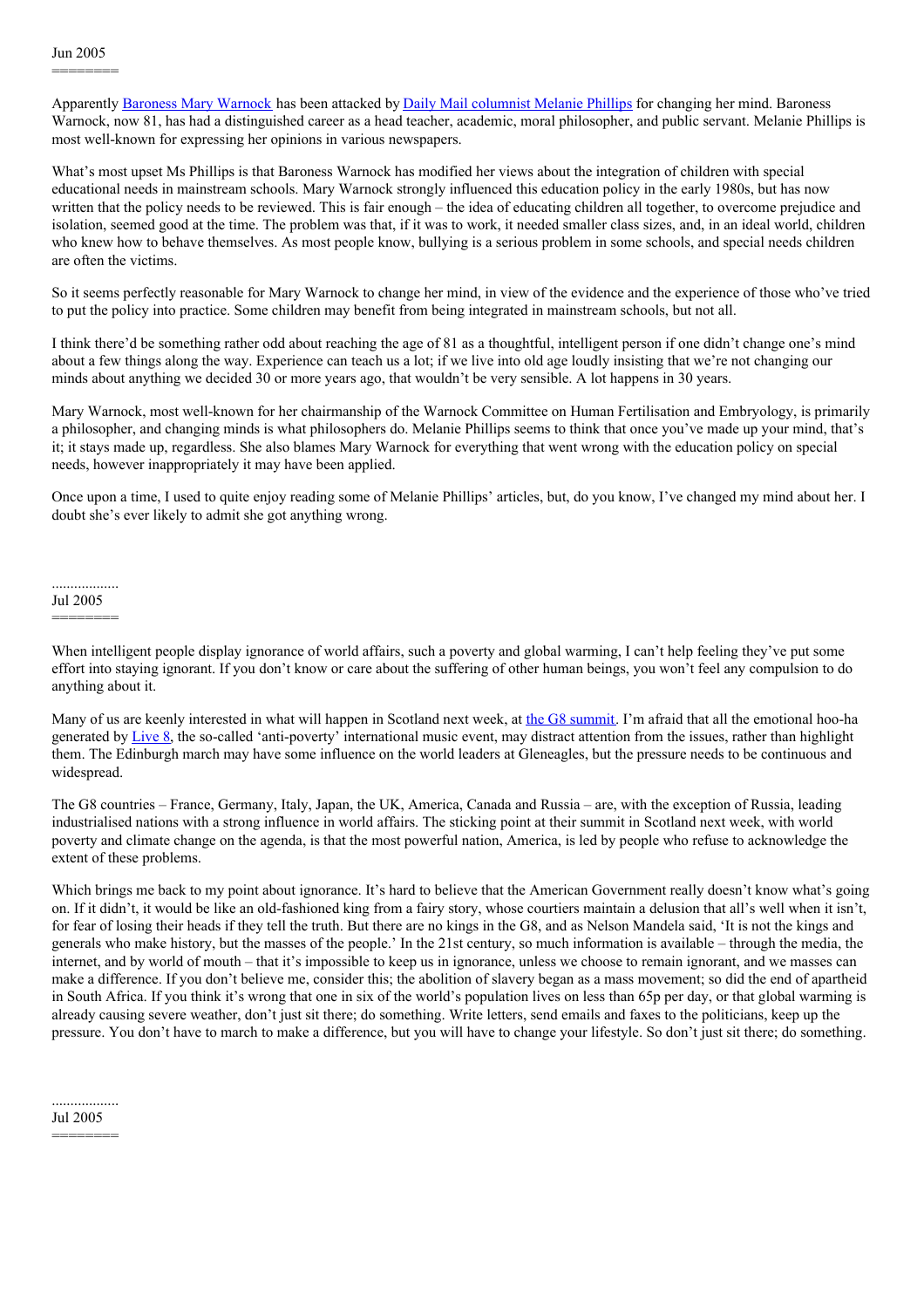| I should have been doing all sorts of useful things yesterday, like tidying my office and<br>trying to find all the unpaid bills and unanswered letters. Then there was the usual<br>outbreak of dirty dishes in the kitchen. Dunno who leaves them there, but if I ever catch<br>him or her there'll be hell to pay. | Bucket |
|-----------------------------------------------------------------------------------------------------------------------------------------------------------------------------------------------------------------------------------------------------------------------------------------------------------------------|--------|
| Anyway, it had been raining, so there were lots of lovely puddles and drips to play with                                                                                                                                                                                                                              |        |
| around the garden. Instead of going straight to my desk, I wandered around with the                                                                                                                                                                                                                                   |        |
| camera, taking pictures. Several are of the ripples and splashes in a bucket of water by                                                                                                                                                                                                                              |        |
| the greenhouse as I dropped pebbles into it. Yes, I know. It might sound uninteresting, but                                                                                                                                                                                                                           |        |
| I was engrossed. You had to be there – well, no, actually you hadn't. You'd probably                                                                                                                                                                                                                                  |        |
| have thought I was barking mad, standing there in my pyjamas and dressing gown, taking                                                                                                                                                                                                                                |        |
| photographs of a bucket. The dog was a little perplexed. She came to keep me company                                                                                                                                                                                                                                  |        |
| but had no idea why we were hanging around the greenhouse for so long.                                                                                                                                                                                                                                                |        |
| It's all very therapeutic, playing, and idleness is an underrated quality. Jerome K Jerome                                                                                                                                                                                                                            |        |
| wrote, "It is impossible to idle thoroughly unless one has plenty of work to do," and my                                                                                                                                                                                                                              |        |
| all-time favourite procrastination quote is from Douglas Adams; "I love deadlines. I like                                                                                                                                                                                                                             |        |

My son suggested that, to illustrate this point, I shouldn't bother to write anything for today, but come into the studio and ad lib. I said that might unnerve these lovely BBC people, as they know I left my script in the garage a couple of months ago and had to borrow a pencil and paper when I got here. If I do that too often I'll be deemed unreliable – which I am, but cleverly hide. Then there's my shortterm memory problem; I might forget what I was going to say.

So what's the point of all this, you may be asking. There isn't any. Does there have to be? That's the beauty of procrastination and idleness. It frees us from having to justify what we're doing, or not doing. If you haven't already, you should try it sometime.

Anyway, as you can tell, I haven't been completely idle. After I'd written this script, I felt ready to do some real work – when I'd had a spot of lunch. After all, as the American philosopher George [Santayana](http://en.wikipedia.org/wiki/George_Santayana) said, "There is no cure for birth and death, save to enjoy the interval."

#### .................. Jul 2005

========

the whooshing sound they make as they fly by."

Some young Muslim men in Leeds were interviewed in the street by a BBC journalist, and one said something about the silence in remembrance of the dead. He didn't condone the bombing, he said, but wondered why the deaths of those people in London had warranted a silence, while the deaths of [thousands](http://news.bbc.co.uk/2/hi/middle_east/4689809.stm) of civilians in Iraq didn't? It was a fair comment. Within days of the London blasts, a suicide bomber killed 90 people and injured over 150 in Musayyib, south of Baghdad, and the British medical journal the [Lancet](http://news.bbc.co.uk/2/hi/middle_east/3962969.stm) has just put the Iraqi death count at over 100,000. It's hardly surprising that many young Muslim men are so angry. That doesn't make them all potential terrorists, but anger is a potent recruiting tool for terrorism.

Fundamentalism of all sorts is about simplification. Fundamentalists think that if they convert, displace or kill anyone who doesn't agree with them them, everything will be all right. In the [introduction](http://www.amazon.co.uk/exec/obidos/ASIN/0060505338/qid=1146925482/sr=2-1/ref=sr_2_3_1/202-6344564-8743064) to her book about religious terrorism, the American academic Jessica Stern wrote, "Its converts often long for a simpler time, when right and wrong were clear, when there were heroes and martyrs, when the story was simple, when the neighbourhood was small, when we knew one another." If that doesn't sound how you imagine a terrorist should think, because they seem like the sort of longings that many other people might have, then maybe it's time to think again. When you think like this, it's easy to demonise anyone who doesn't subscribe to the same childish, simplistic view of the world. The world's a mess, and it's always someone else's fault, if you're a fundamentalist. The difference between a terrorist's mindset and that of others who'd like an uncomplicated life is that they're prepared to kill to achieve purification – which is how they see it.

We must avoid falling into the same simplistic traps. We might not want to kill anyone, but unless we resist the temptation to think and talk in black or white terms, including about terrorism, we'll be little better than them. It's not going to be easy, but we need to understand terrorists, before we can defeat them.

## .................. Aug 2005

========

Since the 7th [July](http://news.bbc.co.uk/1/hi/in_depth/uk/2005/london_explosions/default.stm), there's been no shortage of opinion about what we ought to do about terrorism. The official line is that we stand resolutely together against it. The trouble with this is that we don't know which direction it's coming from, so we're not sure where to stand.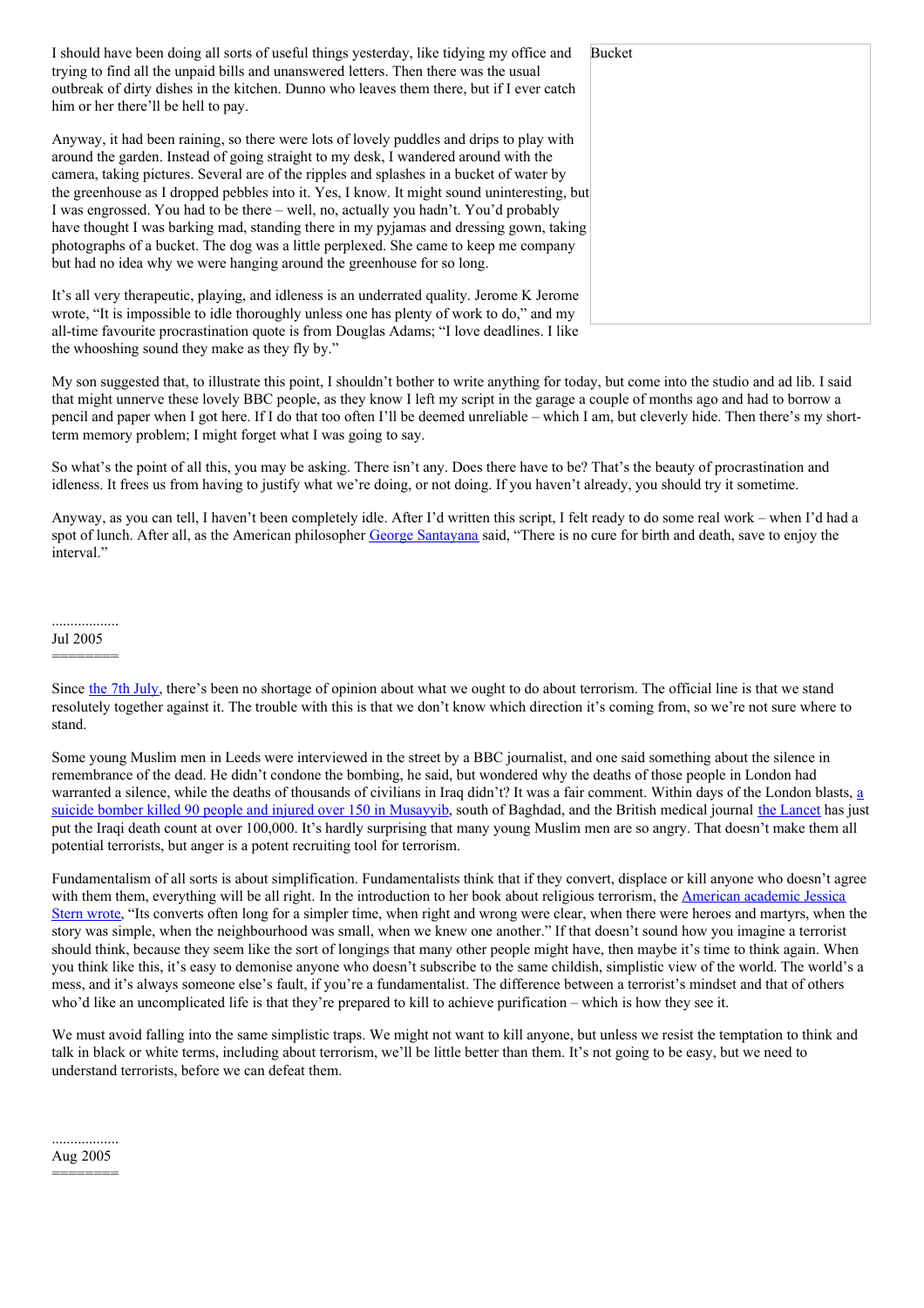Those who know me probably won $\hat{\mathbf{a}} \in \mathbb{R}^{T M}$  be surprised to hear that I used to get into trouble at school, not because I was a juvenile delinquent, but for asking so many questions  $\hat{a} \in \hat{\theta}$  too many, as far as some of my teachers were concerned. They expected us to absorb all the facts, dates, grammar and maths they taught us, and not to spend too much time questioning where all of these things came from, and what they were for, and whether they were likely to be any use to us. Questions like that tended to hold things up, so that my class might be in danger of failing to cover the whole of a carefully planned syllabus, and risk failing an exam. Iâ $\epsilon^{TM}$ m sure that some of my teachers regarded me as a confounded nuisance.

I used to drive my parents mad too. If they didn $\hat{\mathfrak{g}} \in \mathbb{R}^{M}$  have an answer to one of my questions they sometimes answered  $\hat{a} \in \hat{C}$  because $\hat{a} \in \hat{C}$  in exasperation  $\hat{a} \in \hat{C}$  just one word  $\hat{a} \in \hat{C}$  and left me frustrated at their lack of co-operation.  $\hat{a}\in \text{Because what?}\hat{a}\in \text{TM}$  I $\hat{a}\in \text{TM}$  asy.  $\hat{a}\in \text{Because we say so,}\hat{a}\in \text{TM}$  they $\hat{a}\in \text{TM}$ answer. As I grew up, I realised that they didn $\hat{a} \in T^M$ t have all the answers  $\hat{a} \in T^M$  in fact, they hardly had any. It was a disappointment until it dawned on me that parenthood doesn $\hat{a} \in \mathbb{R}^{M}$ t make you the fount of all knowledge, and that libraries are a good place to look for answers.

I $\hat{H}$ <sup>TM</sup>m still asking questions that don $\hat{H}^{\text{TM}}$  all have answers. Many lead to more questions. It  $\hat{H}^{\text{TM}}$ 

childish to imagine that someone or something has all the answers, yet many people do. It a  $\mathbb{R}^{TM}$ s arrogant to imagine that you have all the answers, yet many people are. The Greek philosopher [Socrates](http://en.wikipedia.org/wiki/Socrates) liked to say that the only thing he knew was that he knew nothing. An ignoramus will believe he or she knows or understands something while demonstrating that he or she doesn $\hat{a}\in\mathbb{M}$ t. Socrates wasn $\hat{a}\in\mathbb{M}$ t stupid; he was only teasing when he said he knew nothing; he knew, for example, that it was important to be clear about what we mean by the questions we ask, otherwise all we end up with is a muddle, not an answer. Sometimes, as I $\hat{a} \in \mathbb{R}^N$  already said, there is no answer.

Itâ $\epsilon_{\text{IMS}}$  no good expecting a sceptic like me to accept anything you say unless you can give me a good reason to believe it. As the Scots philosopher [David](http://en.wikipedia.org/wiki/David_Hume) Hume said,  $\hat{a}\hat{\epsilon}^A$  wise man proportions his belief to the evidence,  $\hat{a}\hat{\epsilon}^T M$  and you don $\hat{a}\hat{\epsilon}^T M$  have to be super-intelligent to be wise. It at  $\mathbb{R}^m$  amazingly easy to be foolish though, if you never ask questions, and the world is full of people who  $\mathbb{R}^m$ ll exploit your gullibility, cleverly disguised as priests, potentates, and politicians.

Photo: Bust of Socrates

.................. Sep 2005

========

..................

| The funeral of Sir Hermann Bondi takes place at midday today in Cambridge. Sir Hermann was 85. He was a Sir Hermann Bondi<br>staunch supporter and former President of the British Humanist Association, and was Vice-President when he<br>died.                                                                                                                                                                                                    |  |
|-----------------------------------------------------------------------------------------------------------------------------------------------------------------------------------------------------------------------------------------------------------------------------------------------------------------------------------------------------------------------------------------------------------------------------------------------------|--|
| Sir Hermann came from Vienna to study at Cambridge in the 1930s, just before Hitler took over. There isn't<br>time to detail his distinguished career now, but his obttuaries are worth reading. He's described as a<br>mathematician, astronomer, civil servant, and teller of homespun jokes. As an astronomer, he worked with<br>Fred Hoyle on the origins of the universe. As a scientist and civil servant, he was responsible for getting the |  |
| Thames Barrier built. He was Director General of the European Space Agency and Master of Churchill                                                                                                                                                                                                                                                                                                                                                  |  |

College, among many other roles.

Sir Hermann spoke about "the arrogance of certainty" in relation to atheism and religion, and encouraged co-operation between people of different faiths. The BHA obituary quotes his address at a Spanish humanist [conference](http://www.humanism.org.uk/site/cms/contentviewarticle.asp?article=1956&splash=yes) in 1995:

"Our humanist attitude should be to stress what we all have in common with each other and relegate quarrelsome religion to the private domain where it can do less harm… I tend to think that perhaps the greatest importance of science is that it has taught us that people of different religions, different ideologies, different race or gender can work together successfully in science. This is the case because all scientists accept the supremacy of the empirical test of observation and experiment, and firmly refuse to be swayed by arguments that are based on a 'holy' text of an alleged 'certainty'."

Those words are especially relevant today, as science is being challenged by theories about "intelligent design" as an alternative to evolution. American schoolchildren are being taught that evolution is only one explanation for the origin of life, while businessmen with fat cheque books are taking over British schools to peddle the same falsehoods. People who champion this nonsense say the Earth was "created" a few thousand years ago. Sir Hermann the [astronomer](http://hubblesite.org/) would have told them that the evidence collected through the Hubble Space Telescope shows that the universe is between 12 and 14 billion years old, and that we are made from space dust – or elements – that date back to that time.

Sir Hermann didn't expect an afterlife – no humanist does – but his influence in the development of science and humanism will persist long after he's gone.

| Socrates |  |  |
|----------|--|--|
|          |  |  |
|          |  |  |
|          |  |  |
|          |  |  |
|          |  |  |
|          |  |  |
|          |  |  |
|          |  |  |
|          |  |  |
|          |  |  |
|          |  |  |
|          |  |  |
|          |  |  |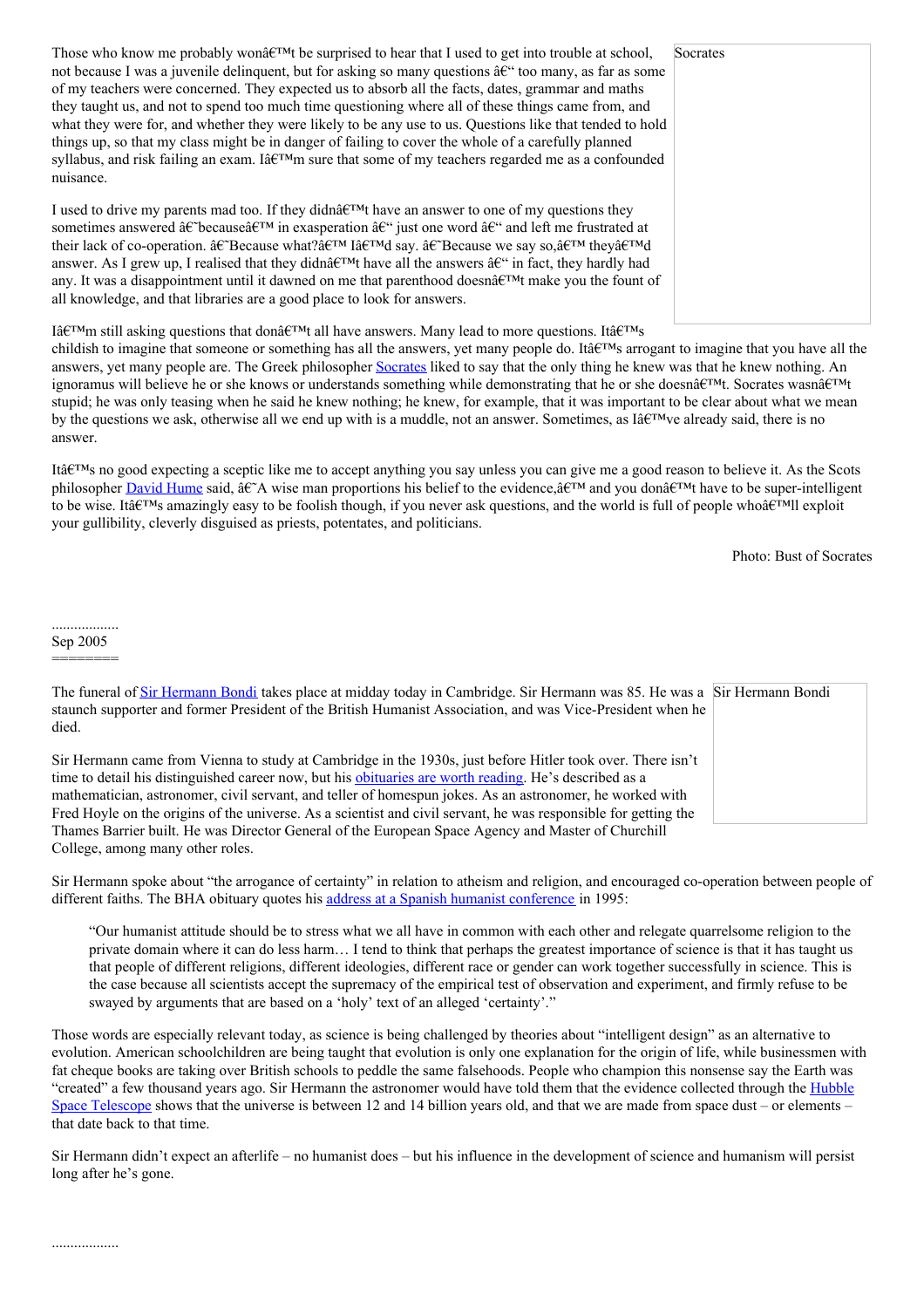## Nov 2005 ========

| Child | If everyone who produced a child became a responsible parent overnight we'd solve a lot of problems, but they don't, so<br>when I hear that "parents' rights" are in the news, I anticipate nonsense. There are currently two news stories about<br>"parents' rights". The first is about Mrs Axon from Wythenshawe, who's going to the High Court to try to change<br>Department of Health guidelines stating that girls aged under sixteen can have abortions without their parents' consent and<br>that doctors should respect their privacy. Mrs A thinks she ought to be told. The second story is about the Children and<br>Adoption Bill being heard in the House of Lords, which will give divorced parents an automatic right of access to their<br>children; a move backed by militant father's groups. |
|-------|-------------------------------------------------------------------------------------------------------------------------------------------------------------------------------------------------------------------------------------------------------------------------------------------------------------------------------------------------------------------------------------------------------------------------------------------------------------------------------------------------------------------------------------------------------------------------------------------------------------------------------------------------------------------------------------------------------------------------------------------------------------------------------------------------------------------|
|       | Oh yes, you might be thinking, and a good thing too, but is it?                                                                                                                                                                                                                                                                                                                                                                                                                                                                                                                                                                                                                                                                                                                                                   |
|       | If girls get pregnant they should be able to tell their parents, but if they can't or won't, it may be for a very good reason.<br>They're entitled to expect health professionals to respect their privacy, as it says in Article 16 of the Convention on the<br>Rights of the Child, adopted by the UN in 1989. If girls are denied confidentiality, they're far less likely to seek help in<br>matters of sexual health.                                                                                                                                                                                                                                                                                                                                                                                        |

The [NSPCC](http://www.nspcc.org.uk/) says 29 children have been killed by an estranged parent during access visits during the last decade. You can't assume that a child is safe with someone who happens to be his or her parent; each case must be judged on its merits.

Article 3 of the convention states "All actions concerning the child should take full account of his or her best interests." In an ideal world, such rulings shouldn't be necessary, but children must be protected. If a child is at risk, who's most likely to harm or neglect him or her? Those closest to him or her; not predatory paedophiles, but a parent, relative, or family friend – all the statistics bear this out. Within the family, the adults have all the power. A shocking 16% of children are seriously mistreated by their parents, and an average of one a week is killed by a parent or carer in England and Wales – these figures are from the NSPCC.

Good parents have nothing to worry about, but even they might agree that whatever is done to or for a child ought to be in his or her best interests, and that means that a child's rights take precedence over a parent's rights. Funny how, in all this hoo-ha, no one's mentioned parental responsibilities.

.................. Dec 2005

========

With all the fuss they've been making about pensions, you'd think it was news that we've got an ageing population. It isn't. There's been plenty of evidence for a long time that people like me, born during or soon after the war, are living longer, and that younger people are either not having children, or not having many. It doesn't take much imagination or arithmetic to work out that there are fewer people to pay tax and National Insurance contributions to keep us in reasonable comfort in our declining years. Guess we will have to go on working, if we can.

Not that I plan to do much declining if I can help it. I may grow old as disgracefully as I can manage – being disgraceful is exhausting at times – but I won't be responsible for my actions if anyone dares to refer to me as 'elderly', or an 'old dear' as I get even older. I don't object to being called 'old', if that's what I am, but elderly? What the heck is that supposed to mean?

And have you noticed that whenever they've been talking about so-called 'elderly' issues or the pensions 'problem' on TV, they've shown clips of old people in old people's homes or at lunch clubs, all tottering around in a sweetly geriatric fashion. I blame this on the fact that TV is mostly run by young people who have no idea what they're on about. I mean, very few people these days actually want to go into old people's homes if they can possibly avoid it, which is why local authorities are cutting back on places. Residential care homes are mainly for very old people who need care, not just shelter. I'm hoping I won't need anything like that for at least, oh, thirty years? By that time, the young people who make these ageist news items will be worrying about their pensions too.

A market researcher, himself over sixty, appeared surprised that I spent so much time on the Internet – not only that, but that I maintain several websites. He probably hadn't realised that there are so many so-called 'silver surfers' out there. Perhaps we ought to do something about shifting the balance on the Internet. I tried googling the words 'old people' last night, looking for senior role models like Sir David Attenbrough, and these were the first results I found (for the uninitiated, to 'google' means using the [Google](http://www.google.co.uk/) search engine, or asking a question, to find information).

Anyway, these were the results – I kid you not:

- [Grumpy](http://usability.typepad.com/grumpy_old_people/) old people.
- $\bullet$  <u>VOP very old [people](http://www.factmonster.com/ipka/A0769752.html)</u>.
- Bored old people can be dangerous [I might agree with that one, but the story has since dropped off Google's list].
- [Drunken](http://www.guardian.co.uk/international/story/0,3604,1639965,00.html) elks attack old people's home in Sweden.
- What old [people](http://video.google.com/videoplay?docid=-8735889757702013026) do for fun.
- What are old [people](http://www.amazon.co.uk/exec/obidos/ASIN/1889242209/qid=1146929653/202-6344564-8743064) for? How elders will save the world.

So you see, we've got our work cut out challenging all this ageist nonsense. Growing old's an attitude, and we need more attitude. You young whippersnappers have a lot to learn.